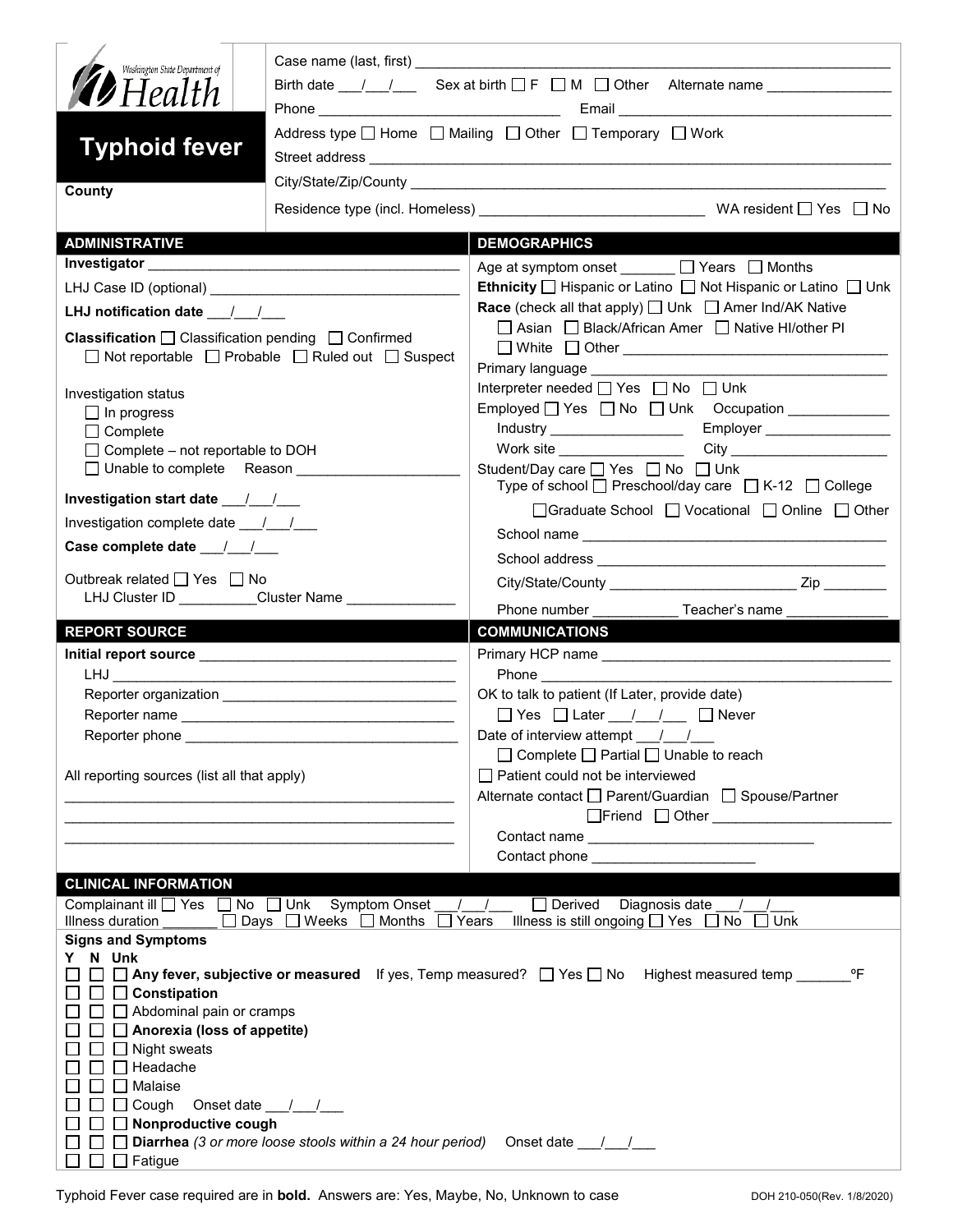| Case Name                                                                                                                                                                                                                      | LHJ Case ID                                                                                                                                                                                                                    |                                |
|--------------------------------------------------------------------------------------------------------------------------------------------------------------------------------------------------------------------------------|--------------------------------------------------------------------------------------------------------------------------------------------------------------------------------------------------------------------------------|--------------------------------|
| <b>Clinical Findings</b>                                                                                                                                                                                                       |                                                                                                                                                                                                                                |                                |
| Y N Unk                                                                                                                                                                                                                        |                                                                                                                                                                                                                                |                                |
| $\Box$ Rash-rose spots                                                                                                                                                                                                         |                                                                                                                                                                                                                                |                                |
| $\Box$ $\Box$ Relative bradycardia (heart rate that, although not actually below 60 BPM, is still considered too slow for the individual's                                                                                     |                                                                                                                                                                                                                                |                                |
| current medical condition)                                                                                                                                                                                                     |                                                                                                                                                                                                                                |                                |
|                                                                                                                                                                                                                                |                                                                                                                                                                                                                                |                                |
| $\Box$ $\Box$ Splenomegaly                                                                                                                                                                                                     |                                                                                                                                                                                                                                |                                |
| Outcome of illness □ Recovered □ Died □ Unk □ Other<br><b>Predisposing Conditions</b>                                                                                                                                          |                                                                                                                                                                                                                                |                                |
|                                                                                                                                                                                                                                |                                                                                                                                                                                                                                |                                |
| Y N Unk                                                                                                                                                                                                                        |                                                                                                                                                                                                                                |                                |
| $\Box$ Previously known typhoid carrier<br>$\Box$ $\Box$ Immunosuppressive therapy or condition, or disease $\Box$ . The conditional state of the conditional state of $\Box$                                                  |                                                                                                                                                                                                                                |                                |
| $\Box$ $\Box$ Other underlying medical condition                                                                                                                                                                               |                                                                                                                                                                                                                                |                                |
| Vaccination                                                                                                                                                                                                                    |                                                                                                                                                                                                                                |                                |
| Y N Unk                                                                                                                                                                                                                        |                                                                                                                                                                                                                                |                                |
| $\Box$ $\Box$ Typhoid vaccine within 5 years before illness onset                                                                                                                                                              |                                                                                                                                                                                                                                |                                |
|                                                                                                                                                                                                                                |                                                                                                                                                                                                                                |                                |
| Vaccine information available $\Box$ Yes $\Box$ No                                                                                                                                                                             |                                                                                                                                                                                                                                |                                |
|                                                                                                                                                                                                                                |                                                                                                                                                                                                                                |                                |
| Date of vaccine administration 1. 1. Vaccine administered (Type)                                                                                                                                                               |                                                                                                                                                                                                                                |                                |
| Hospitalization                                                                                                                                                                                                                |                                                                                                                                                                                                                                |                                |
| Y N Unk                                                                                                                                                                                                                        |                                                                                                                                                                                                                                |                                |
| $\Box$ Hospitalized at least overnight for this illness Facility name                                                                                                                                                          |                                                                                                                                                                                                                                |                                |
| Hospital admission date ___/___/ ____ Discharge ___/___/____ HRN ______<br>Admitted to ICU Date admitted to ICU / / Date discharged from ICU / /                                                                               |                                                                                                                                                                                                                                |                                |
| Mechanical ventilation or intubation required                                                                                                                                                                                  |                                                                                                                                                                                                                                |                                |
| Still hospitalized As of / /                                                                                                                                                                                                   |                                                                                                                                                                                                                                |                                |
|                                                                                                                                                                                                                                |                                                                                                                                                                                                                                |                                |
| N Unk                                                                                                                                                                                                                          |                                                                                                                                                                                                                                |                                |
|                                                                                                                                                                                                                                |                                                                                                                                                                                                                                |                                |
| $\Box$ $\Box$ Died of this illness<br>Death date $\frac{1}{\sqrt{2}}$                                                                                                                                                          | Please fill in the death date information on the Person Screen                                                                                                                                                                 |                                |
| Autopsy performed<br>$\Box$<br>$\Box$                                                                                                                                                                                          |                                                                                                                                                                                                                                |                                |
| Death certificate lists disease as a cause of death or a significant contributing condition<br>$\perp$                                                                                                                         |                                                                                                                                                                                                                                |                                |
|                                                                                                                                                                                                                                |                                                                                                                                                                                                                                |                                |
| RISK AND RESPONSE (Ask about exposures 3-60 days before symptom onset)                                                                                                                                                         |                                                                                                                                                                                                                                |                                |
| <b>Travel</b>                                                                                                                                                                                                                  |                                                                                                                                                                                                                                |                                |
| Setting 1                                                                                                                                                                                                                      |                                                                                                                                                                                                                                | Setting 3                      |
| Travel out of:                                                                                                                                                                                                                 | Setting 2                                                                                                                                                                                                                      |                                |
| County/City ____________________                                                                                                                                                                                               | County/City ____________________                                                                                                                                                                                               | County/City __________________ |
| State ____________________________                                                                                                                                                                                             | State                                                                                                                                                                                                                          |                                |
| Other the control of the control of the control of the control of the control of the control of the control of the control of the control of the control of the control of the control of the control of the control of the co | Other the control of the control of the control of the control of the control of the control of the control of the control of the control of the control of the control of the control of the control of the control of the co | <b>Other Community</b>         |
| Destination name                                                                                                                                                                                                               |                                                                                                                                                                                                                                |                                |
| Start and end dates<br>to                                                                                                                                                                                                      | to                                                                                                                                                                                                                             | to                             |
|                                                                                                                                                                                                                                |                                                                                                                                                                                                                                |                                |
| If international travel, Purpose of travel:                                                                                                                                                                                    |                                                                                                                                                                                                                                |                                |
| N Unk                                                                                                                                                                                                                          |                                                                                                                                                                                                                                |                                |
|                                                                                                                                                                                                                                |                                                                                                                                                                                                                                |                                |
| $\Box$ Business                                                                                                                                                                                                                |                                                                                                                                                                                                                                |                                |
| Tourism                                                                                                                                                                                                                        |                                                                                                                                                                                                                                |                                |
| $\Box$ Visiting relatives or friends                                                                                                                                                                                           |                                                                                                                                                                                                                                |                                |
| $\Box$ Immigration to U.S.                                                                                                                                                                                                     |                                                                                                                                                                                                                                |                                |
| $\Box$ Other                                                                                                                                                                                                                   |                                                                                                                                                                                                                                |                                |
| <b>Risk and Exposure Information</b>                                                                                                                                                                                           |                                                                                                                                                                                                                                |                                |
| N.<br>Unk                                                                                                                                                                                                                      |                                                                                                                                                                                                                                |                                |
| Is case a recent foreign arrival (e.g., immigrant, refugee, adoptee, visitor)                                                                                                                                                  |                                                                                                                                                                                                                                | <b>Country Country</b>         |
| Contact with lab confirmed case                                                                                                                                                                                                |                                                                                                                                                                                                                                |                                |
| Childcare/Day care                                                                                                                                                                                                             |                                                                                                                                                                                                                                |                                |
| Household                                                                                                                                                                                                                      |                                                                                                                                                                                                                                |                                |
| Sexual                                                                                                                                                                                                                         |                                                                                                                                                                                                                                |                                |
| Needle use                                                                                                                                                                                                                     |                                                                                                                                                                                                                                |                                |
| Other                                                                                                                                                                                                                          |                                                                                                                                                                                                                                |                                |
| Contact with known Typhoid carrier Date(s) of contact __________________________                                                                                                                                               |                                                                                                                                                                                                                                |                                |
| Was the carrier previously known to the health department                                                                                                                                                                      |                                                                                                                                                                                                                                |                                |
| Day care                                                                                                                                                                                                                       |                                                                                                                                                                                                                                |                                |
| Household<br>Sexual                                                                                                                                                                                                            |                                                                                                                                                                                                                                |                                |
| Needle use                                                                                                                                                                                                                     |                                                                                                                                                                                                                                |                                |
| Other                                                                                                                                                                                                                          |                                                                                                                                                                                                                                |                                |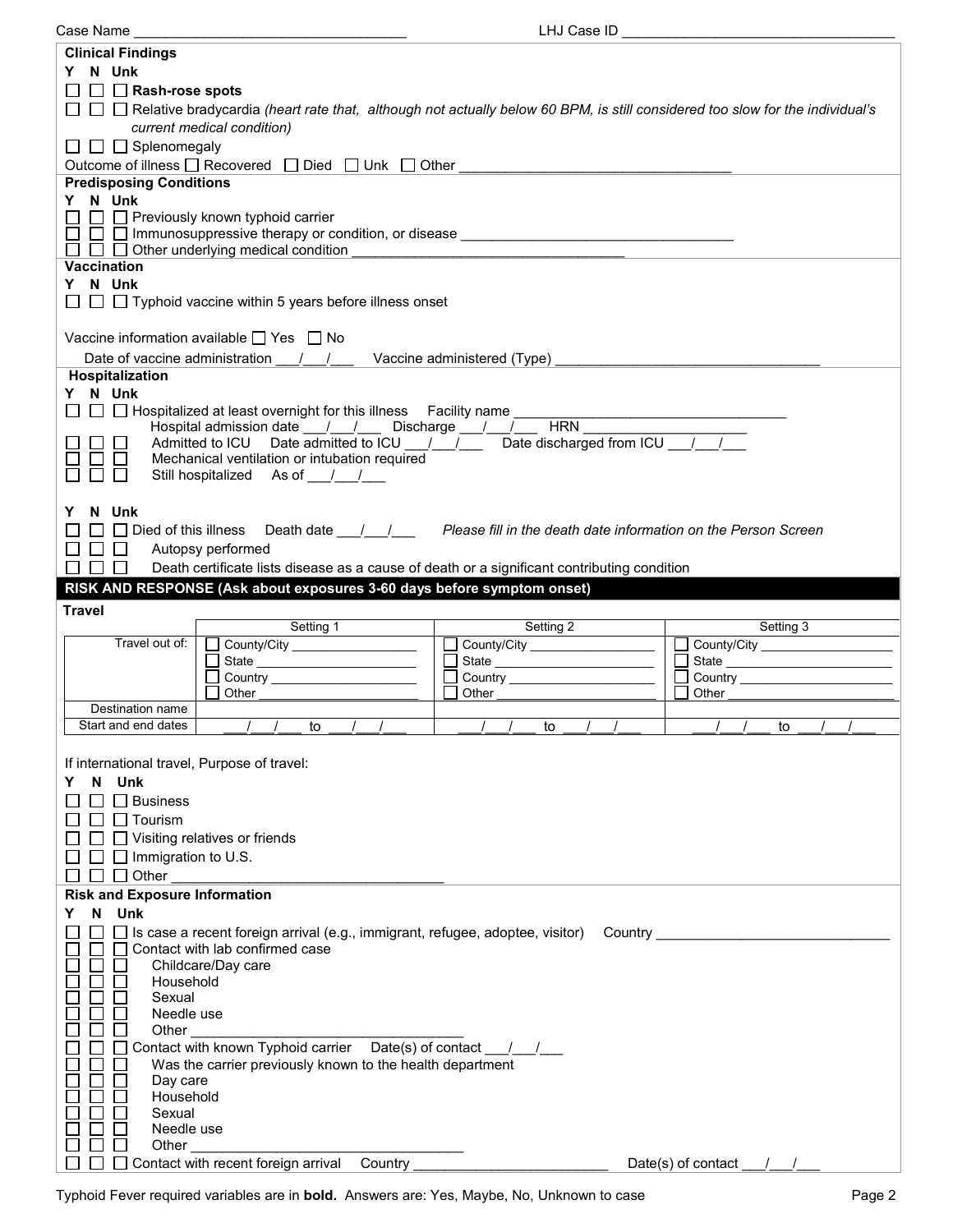| Case Name                                                                |                                                                                                                                                                                                                                                                                                                                                                                                                                                                                                                                                                                                             |             |                                                                                    |                    | LHJ Case ID                                                                                                                                                                                                                                                                                                                                                                                                        |                      |
|--------------------------------------------------------------------------|-------------------------------------------------------------------------------------------------------------------------------------------------------------------------------------------------------------------------------------------------------------------------------------------------------------------------------------------------------------------------------------------------------------------------------------------------------------------------------------------------------------------------------------------------------------------------------------------------------------|-------------|------------------------------------------------------------------------------------|--------------------|--------------------------------------------------------------------------------------------------------------------------------------------------------------------------------------------------------------------------------------------------------------------------------------------------------------------------------------------------------------------------------------------------------------------|----------------------|
| Sexual<br>Other                                                          | Day care<br>Household<br>Needle use<br>Does the case know anyone else with similar symptoms or illness<br>Onset date, shared meals, relationship, etc. ___________________________________<br>◯ Attends child-care or preschool Location/details ____________________________<br>$\Box$ Contact with diapered or incontinent child or adult                                                                                                                                                                                                                                                                 |             |                                                                                    |                    |                                                                                                                                                                                                                                                                                                                                                                                                                    |                      |
|                                                                          | Food Exposure - Food exposure timeframe: 3-60 days prior to onset of illness                                                                                                                                                                                                                                                                                                                                                                                                                                                                                                                                |             |                                                                                    |                    |                                                                                                                                                                                                                                                                                                                                                                                                                    |                      |
|                                                                          | Sources of food IN home - During exposure timeframe did you (your child) eat foods from:<br>$\Box$ (1) Grocery stores or supermarkets<br>$\Box$ (2) Home delivery grocery services (CSA, grocery<br>delivery, Amazon Fresh, Peapod, etc)<br>$\Box$ (3) Fish or meat specialty shops (butcher shop, etc)<br>$\Box$ (4) Warehouse stores (Costco, Sam's Club, etc.)<br>$\Box$ (5) Meal delivery services (Blue Apron, Meals on Wheels,<br>Schwan's, NutriSystem, etc)<br>(6) Live animal market, custom slaughter facility                                                                                    |             |                                                                                    | gas stations, etc) | $\Box$ (7) Small markets/mini markets (convenience stores,<br>$\Box$ (8) Health food stores or co-ops<br>$\Box$ (9) Ethnic specialty markets (Mexican, Asian, Indian)<br>$\Box$ (10) Farmers markets, roadside stands, open-air<br>markets, food purchased directly from a farm                                                                                                                                    |                      |
| Type of<br><b>Business</b>                                               | <b>Business name</b>                                                                                                                                                                                                                                                                                                                                                                                                                                                                                                                                                                                        |             |                                                                                    |                    | <b>Address/location</b>                                                                                                                                                                                                                                                                                                                                                                                            |                      |
| (enter number<br>next to choices<br>above)                               |                                                                                                                                                                                                                                                                                                                                                                                                                                                                                                                                                                                                             |             |                                                                                    |                    |                                                                                                                                                                                                                                                                                                                                                                                                                    |                      |
|                                                                          |                                                                                                                                                                                                                                                                                                                                                                                                                                                                                                                                                                                                             |             |                                                                                    |                    |                                                                                                                                                                                                                                                                                                                                                                                                                    |                      |
|                                                                          |                                                                                                                                                                                                                                                                                                                                                                                                                                                                                                                                                                                                             |             |                                                                                    |                    |                                                                                                                                                                                                                                                                                                                                                                                                                    |                      |
|                                                                          |                                                                                                                                                                                                                                                                                                                                                                                                                                                                                                                                                                                                             |             |                                                                                    |                    |                                                                                                                                                                                                                                                                                                                                                                                                                    |                      |
|                                                                          |                                                                                                                                                                                                                                                                                                                                                                                                                                                                                                                                                                                                             |             |                                                                                    |                    |                                                                                                                                                                                                                                                                                                                                                                                                                    |                      |
|                                                                          |                                                                                                                                                                                                                                                                                                                                                                                                                                                                                                                                                                                                             |             |                                                                                    |                    |                                                                                                                                                                                                                                                                                                                                                                                                                    |                      |
| $\Box$ (3) Sandwich shop, deli                                           | Sources of food outside home - During exposure timeframe did you (your child) eat foods from:<br>$\Box$ (1) Fast casual (Chipolte, Panera, etc)<br>□ (2) Fast food (McDonald's, Burger King, Wendy's)<br>$\Box$ (4) Jamaican, Cuban, or Caribbean<br>$\Box$ (5) Ready-to-eat prepared food from grocery or deli<br>$\Box$ (6) An event where food was served (catered event, festival,<br>church, or community meal)<br>□ (7) Mexican, Salvadorian, other Hispanic/Latino-style<br>$\Box$ (8) Food trucks, food stalls/stands<br>$\Box$ (9) School, hospital, senior center, or other institutional setting |             |                                                                                    | African            | $\Box$ (10) Chinese, Japanese, Vietnamese, other Asian-style<br>$\Box$ (11) All-you-can-eat buffet<br>$\Box$ (12) Breakfast, brunch, diner, or café<br>□ (13) Middle Eastern, Greek/Mediterranean, Arabic, Lebanese,<br>$\Box$ (14) Any takeout from a restaurant<br>$\Box$ (15) Healthy restaurant (vegetarian, vegan, salad-based<br>$\Box$ (16) Salad bar at a grocery store or restaurant<br>$\Box$ (17) Other |                      |
| Type of<br><b>Business</b><br>(enter number<br>next to choices<br>above) | Restaurant/venue name                                                                                                                                                                                                                                                                                                                                                                                                                                                                                                                                                                                       | <b>Date</b> | <b>Time of meal</b><br>(Breakfast, Brunch,<br>Lunch, Happy Hour,<br>Dinner, Other) |                    | Food ordered/eaten                                                                                                                                                                                                                                                                                                                                                                                                 | Address/<br>location |
|                                                                          |                                                                                                                                                                                                                                                                                                                                                                                                                                                                                                                                                                                                             |             | Brast $\Box$ Bru<br>$\Box$ Lun $\Box$ HH $\Box$ Din<br>Other                       |                    |                                                                                                                                                                                                                                                                                                                                                                                                                    |                      |
|                                                                          |                                                                                                                                                                                                                                                                                                                                                                                                                                                                                                                                                                                                             |             | Bfast $\Box$ Bru<br>$\Box$ Lun $\Box$ HH $\Box$ Din<br>Other                       |                    |                                                                                                                                                                                                                                                                                                                                                                                                                    |                      |
|                                                                          |                                                                                                                                                                                                                                                                                                                                                                                                                                                                                                                                                                                                             |             | $\Box$ Bfast $\Box$ Bru<br>$\Box$ Lun $\Box$ HH $\Box$ Din<br>Other                |                    |                                                                                                                                                                                                                                                                                                                                                                                                                    |                      |
|                                                                          |                                                                                                                                                                                                                                                                                                                                                                                                                                                                                                                                                                                                             |             | Bfast □ Bru<br>$\square$ Lun $\square$ HH $\square$ Din<br>Other                   |                    |                                                                                                                                                                                                                                                                                                                                                                                                                    |                      |
|                                                                          |                                                                                                                                                                                                                                                                                                                                                                                                                                                                                                                                                                                                             |             | Bfast □ Bru<br>$\Box$ Lun $\Box$ HH $\Box$ Din<br>Other                            |                    |                                                                                                                                                                                                                                                                                                                                                                                                                    |                      |
|                                                                          |                                                                                                                                                                                                                                                                                                                                                                                                                                                                                                                                                                                                             |             |                                                                                    |                    |                                                                                                                                                                                                                                                                                                                                                                                                                    |                      |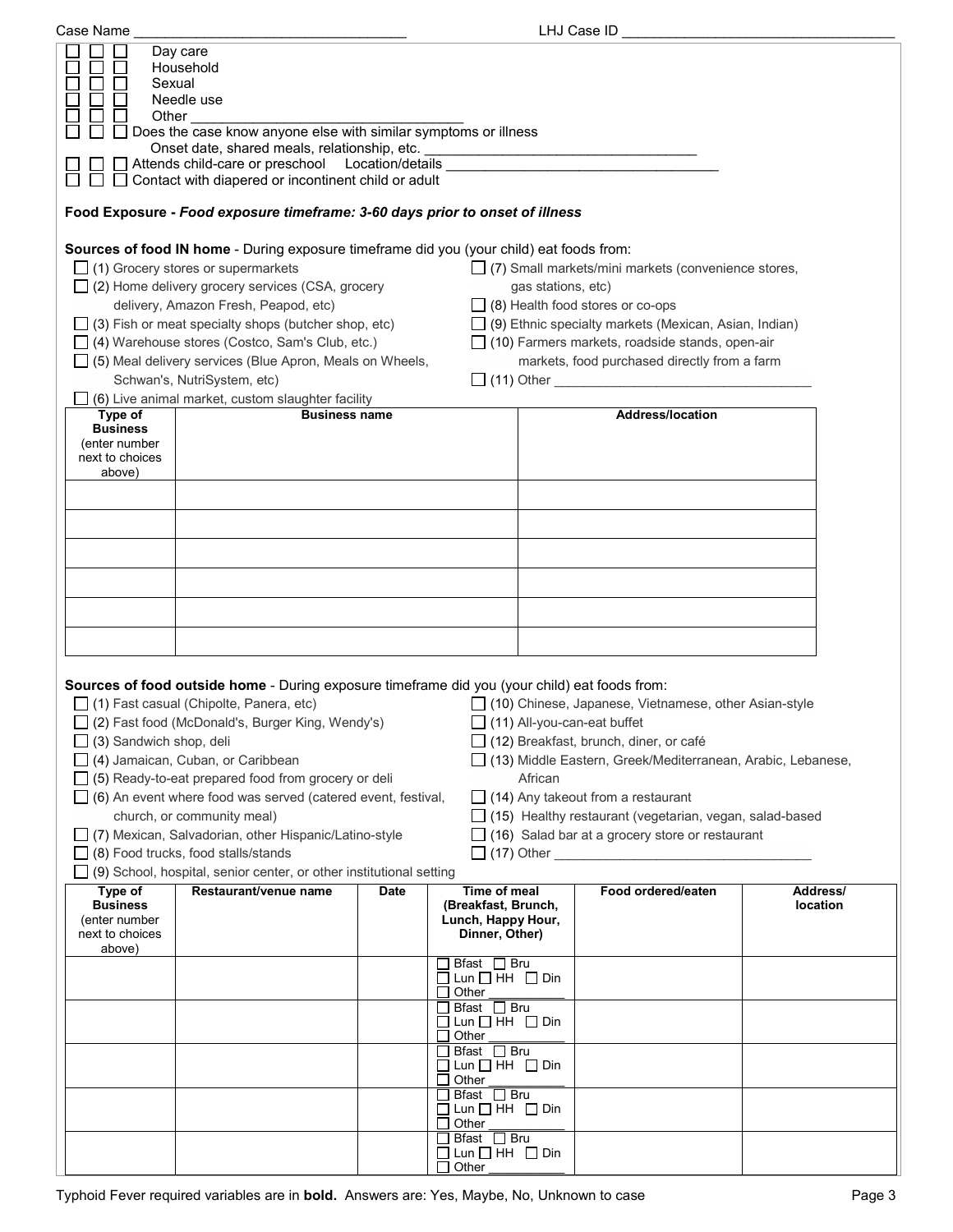| Case Name _                                                                                                                                                                             | LHJ Case ID _                                                                                                                                                                                                                                                                                                                                                                                                                                                          |  |
|-----------------------------------------------------------------------------------------------------------------------------------------------------------------------------------------|------------------------------------------------------------------------------------------------------------------------------------------------------------------------------------------------------------------------------------------------------------------------------------------------------------------------------------------------------------------------------------------------------------------------------------------------------------------------|--|
|                                                                                                                                                                                         | $\Box$ Bfast $\Box$ Bru<br>$\Box$ Lun $\Box$ HH $\Box$ Din                                                                                                                                                                                                                                                                                                                                                                                                             |  |
|                                                                                                                                                                                         | $\Box$ Other<br>$\Box$ Bfast $\Box$ Bru                                                                                                                                                                                                                                                                                                                                                                                                                                |  |
|                                                                                                                                                                                         | $\square$ Lun $\square$ HH $\square$ Din<br>$\Box$ Other                                                                                                                                                                                                                                                                                                                                                                                                               |  |
| Y M N Unk<br>$\mathbf{L}$<br>$\perp$<br>M N Unk<br>Y<br>$\Box$ $\Box$ Refrigerated, prepared food (e.g., dips, salsas, salads, sandwiches)                                              |                                                                                                                                                                                                                                                                                                                                                                                                                                                                        |  |
| <b>Water Exposure</b><br>Y N Unk<br>$\Box$ Source of drinking water known<br>$\Box$<br>$\perp$                                                                                          | <b>Describe</b>                                                                                                                                                                                                                                                                                                                                                                                                                                                        |  |
| N Unk<br>$\Box$<br>$\Box$<br>$\Box$<br>□□<br>Other                                                                                                                                      | Public water system experience and the contract of the contract of the contract of the contract of the contract of the contract of the contract of the contract of the contract of the contract of the contract of the contrac<br>Shared well <b>contract the contract of the contract of the contract of the contract of the contract of the contract of the contract of the contract of the contract of the contract of the contract of the contract of the cont</b> |  |
| $\Box$ $\Box$ Untreated/unchlorinated water (e.g., surface, well, lake, stream, spring)                                                                                                 |                                                                                                                                                                                                                                                                                                                                                                                                                                                                        |  |
| <b>Exposure and Transmission Summary</b><br>Y N Unk<br>$\Box$ Epi-linked to a confirmed case<br>$\Box$ $\Box$ Outbreak related                                                          |                                                                                                                                                                                                                                                                                                                                                                                                                                                                        |  |
|                                                                                                                                                                                         | Likely geographic region of exposure □ In Washington - county _____________ □ Other state __________<br>□ Not in US - country ______________ □ Unk                                                                                                                                                                                                                                                                                                                     |  |
|                                                                                                                                                                                         | International travel related □ During entire exposure period □ During part of exposure period □ No international travel                                                                                                                                                                                                                                                                                                                                                |  |
| Exposure summary                                                                                                                                                                        | Suspected exposure type □ Foodborne □ Waterborne □ Person to person □ Sexual □ Blood products □ IDU □ Unk                                                                                                                                                                                                                                                                                                                                                              |  |
| <b>Public Health Issues</b><br>Y N Unk<br>$\Box$ Employed as a food handler<br>$\Box$ $\Box$ Employed in childcare or preschool<br>Attends childcare or preschool<br>diagnosis Date $/$ | □ Non-occupational food handling (e.g., potlucks, receptions) during contagious period<br>□ Did case donate blood products, organs or tissue (including ova or semen) in the 30 days before symptom onset or                                                                                                                                                                                                                                                           |  |
| Agency/location                                                                                                                                                                         |                                                                                                                                                                                                                                                                                                                                                                                                                                                                        |  |
| If needed, enter detailed information in the Transmission Tracking Question Package<br><b>Public Health Interventions/Actions</b>                                                       |                                                                                                                                                                                                                                                                                                                                                                                                                                                                        |  |
| N Unk<br>Y.                                                                                                                                                                             | □ □ Exclude individuals in a sensitive occupation (HCW, childcare) or situation (childcare) until 3 negative stools<br>Case cleared $\Box$ 3 negative labs $\Box$ Health Officer approved $\Box$ Other<br>□ Consider excluding symptomatic contacts from sensitive occupations (HCW, food, childcare) or situations (childcare) until                                                                                                                                  |  |
| 2 negative stools<br>$\Box$ Clearance testing done without exclusion                                                                                                                    | Case cleared $\Box$ 3 negative labs $\Box$ Health Officer approved $\Box$ Other                                                                                                                                                                                                                                                                                                                                                                                        |  |
| Notify others sharing exposure<br>Notified blood or tissue bank (if recent donation)<br>Hygiene education provided<br>Childcare inspection<br>Follow-up of household members            |                                                                                                                                                                                                                                                                                                                                                                                                                                                                        |  |
| Work or childcare restriction for household member<br>Letter sent Date / /<br>Any other public health action                                                                            | Batch date $\frac{1}{\sqrt{1-\frac{1}{2}}}$                                                                                                                                                                                                                                                                                                                                                                                                                            |  |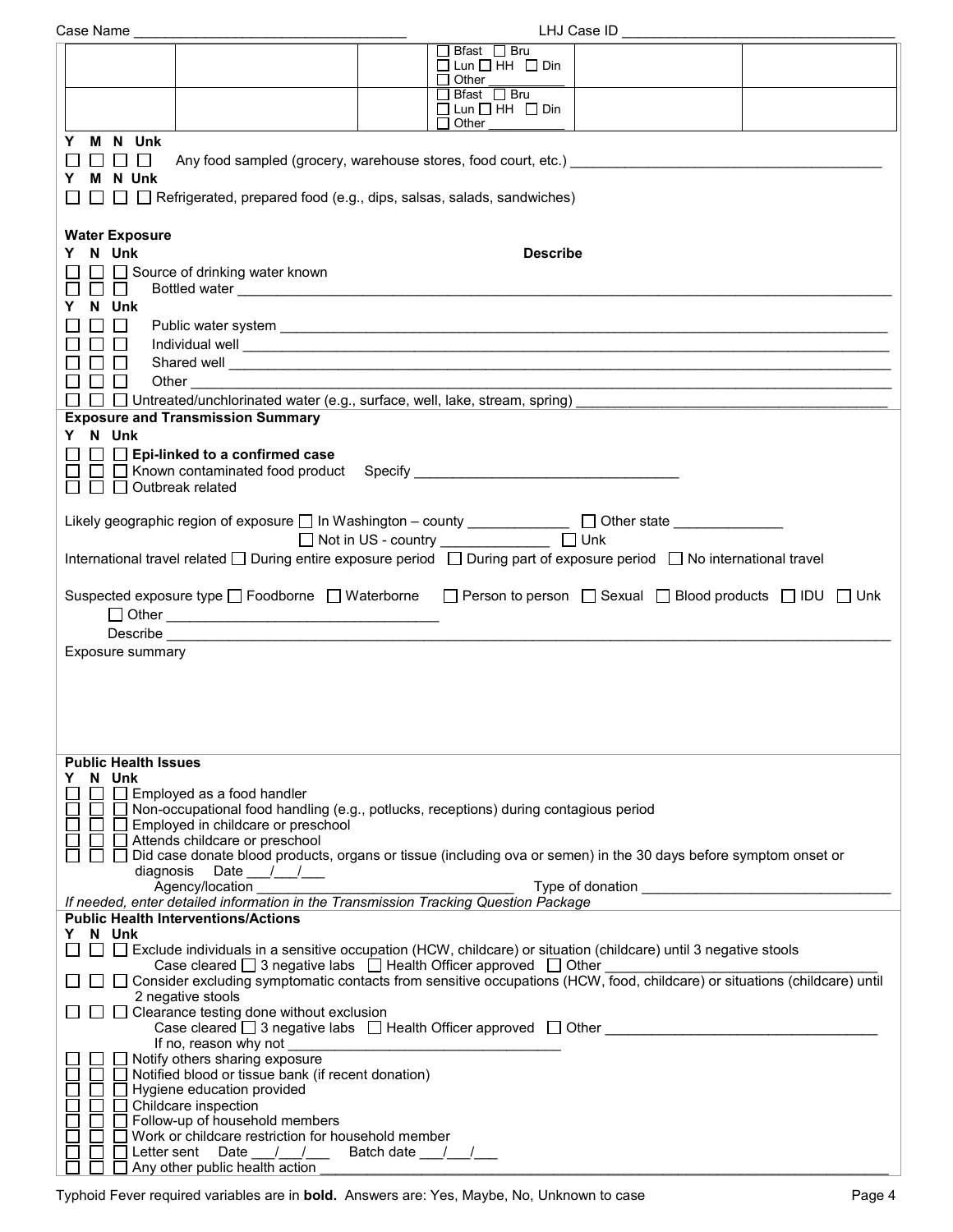| Settings and details (check all that apply)<br>Setting 1<br>Setting 1 | Homeless/shelter $\Box$ Social event $\Box$ Large public gathering $\Box$ Restaurant $\Box$ Other<br>Setting 2 | Visited, attended, employed, or volunteered at any public settings while contagious □ Yes □ No □ Unk<br>□ Day care □ School □ Airport □ Hotel/Motel/Hostel □ Transit □ Health care □ Home □ Work □ College<br>Military $\Box$ Correctional facility $\Box$ Place of worship $\Box$ International travel $\Box$ Out of state travel $\Box$ LTCF<br>Setting 3 | Setting 4                        |
|-----------------------------------------------------------------------|----------------------------------------------------------------------------------------------------------------|-------------------------------------------------------------------------------------------------------------------------------------------------------------------------------------------------------------------------------------------------------------------------------------------------------------------------------------------------------------|----------------------------------|
|                                                                       |                                                                                                                |                                                                                                                                                                                                                                                                                                                                                             |                                  |
|                                                                       |                                                                                                                |                                                                                                                                                                                                                                                                                                                                                             |                                  |
|                                                                       |                                                                                                                |                                                                                                                                                                                                                                                                                                                                                             |                                  |
|                                                                       |                                                                                                                |                                                                                                                                                                                                                                                                                                                                                             |                                  |
|                                                                       |                                                                                                                |                                                                                                                                                                                                                                                                                                                                                             |                                  |
|                                                                       |                                                                                                                |                                                                                                                                                                                                                                                                                                                                                             |                                  |
|                                                                       |                                                                                                                |                                                                                                                                                                                                                                                                                                                                                             |                                  |
|                                                                       |                                                                                                                |                                                                                                                                                                                                                                                                                                                                                             |                                  |
|                                                                       | Setting 2                                                                                                      | Setting 3                                                                                                                                                                                                                                                                                                                                                   | Setting 4                        |
|                                                                       |                                                                                                                |                                                                                                                                                                                                                                                                                                                                                             |                                  |
|                                                                       |                                                                                                                |                                                                                                                                                                                                                                                                                                                                                             |                                  |
| $\Box$ Y $\Box$ N $\Box$ Unk                                          | $\Box$ $Y$ $\Box$ N $\Box$ Unk                                                                                 | $\Box$ Y $\Box$ N $\Box$ Unk                                                                                                                                                                                                                                                                                                                                | $\Box$ $Y$ $\Box$ $N$ $\Box$ Unk |
| $\Box$ Y $\Box$ N $\Box$ Unk                                          | $\Box$ Y $\Box$ N $\Box$ Unk                                                                                   | $\Box$ Y $\Box$ N $\Box$ Unk                                                                                                                                                                                                                                                                                                                                | $\Box$ Y $\Box$ N $\Box$ Unk     |
|                                                                       |                                                                                                                |                                                                                                                                                                                                                                                                                                                                                             |                                  |
|                                                                       |                                                                                                                |                                                                                                                                                                                                                                                                                                                                                             |                                  |
|                                                                       |                                                                                                                |                                                                                                                                                                                                                                                                                                                                                             |                                  |
|                                                                       |                                                                                                                | If list of contacts is known, please fill out Contact Tracing Form Question Package<br>$\Box$ $\Box$ Did patient receive prophylaxis/treatment                                                                                                                                                                                                              |                                  |